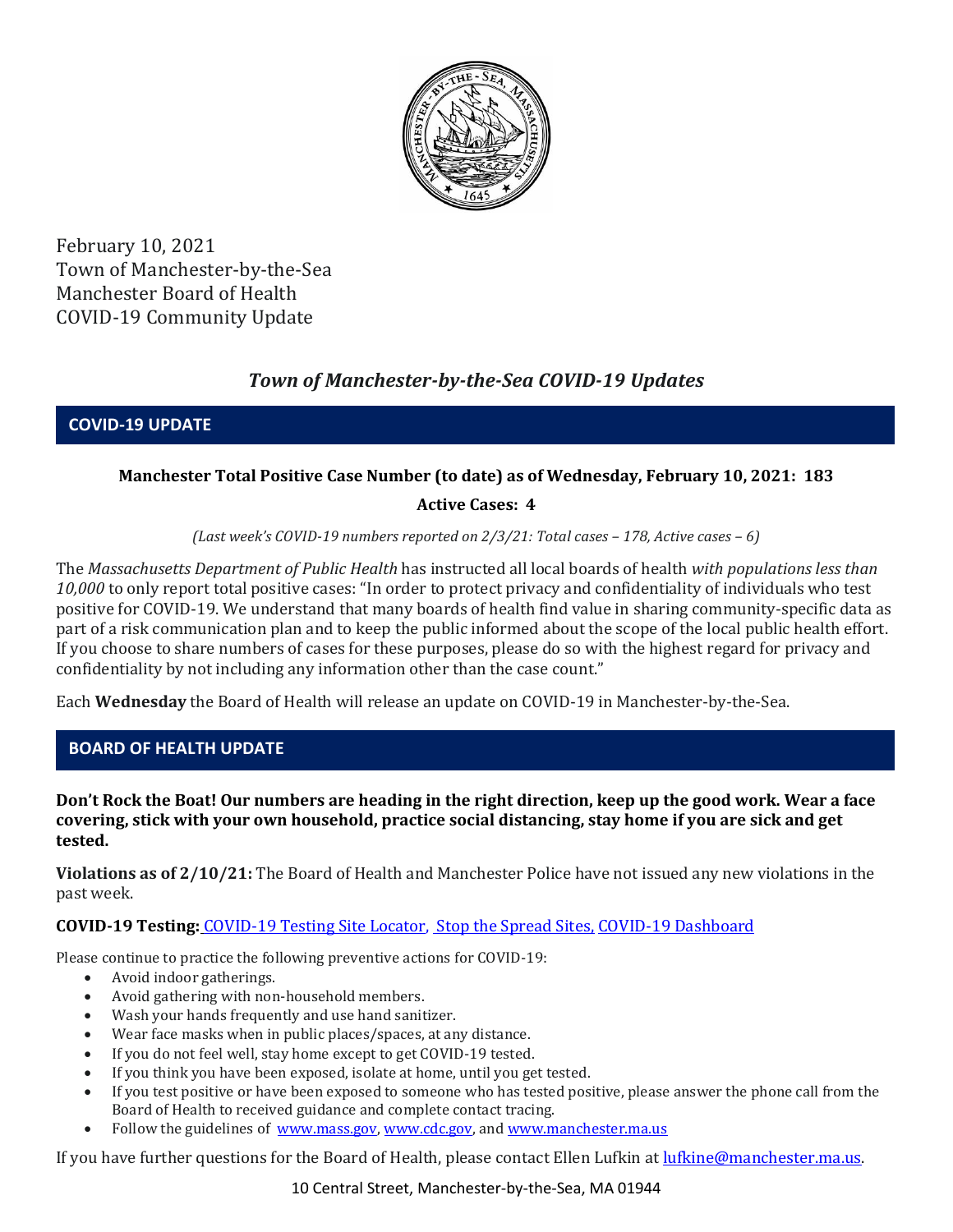

#### **NEW MANCHESTER-BY-THE-SEA COMMUNITY UPDATES**

- *NEW!* **Town Hall will be closed on Monday, February 15 in observance of Presidents Day. All trash collection will operate on a one-day delay.**
- *NEW!* **Manchester Vaccine Clinic for Residents 75+:** A vaccine clinic for Manchester residents over the age of 75 will be held on Saturday, February 13 from 12 PM to 4 PM at Sacred Heart Parish Hall. Registration closes on Friday, February 12 at 2 PM. Please clic[k here](http://manchester.ma.us/DocumentCenter/View/3667/COVID-19-Vaccine-Press-Release-2521) to register.
- *NEW!* **Eligibility for 75+ Caregivers***:* Today, Governor Baker announced that one caregiver per each 75+ attendee may attend the MA mass vaccination clinics only starting on Thursday, February 11. Preregistration is required. Unfortunately, this does not apply to the Manchester clinic on 2/13. MA [Companion Information](http://manchester.ma.us/DocumentCenter/View/3674/COVID19-Vaccine-75-plus-Companion-Information-2102021)
- *NEW!* **40B Workshop:** The next 40B Meeting will be held on Thursday, February 11 at 6:30 p.m. to discuss the proposed 40B project. Meeting details, agenda, FAQ, project application and past recordings can be found [here.](http://manchester.ma.us/729/40B)
- *NEW!* **Route 128 Exit Signs:** MassDOT is converting all exit numbers on freeways to a milepost-based numbering system, per Federal Highway Administration (FHWA) requirement. This week, Exit 15 (*School Street*) will become Exit 50 and Exit 16 (*Pine Street*) will become Exit 49.
- *NEW!* **MBTA Public Meetings Regarding Changes to Commuter Rail Schedule:** The MBTA will be hosting virtual public meetings on February 17 and 24 to answer questions about proposed schedule changes to the commuter rail schedule due to low ridership during the pandemic[. MBTA Public Meetings](http://manchester.ma.us/DocumentCenter/View/3673/Forging-Ahead-Spring-2021-Public-Meetings-Flyer)
- *NEW!* **MA Launches 2-1-1 to Help Seniors:** Seniors ages 75+ can now dial 2-1-1 for assistance booking appointments at COVID-19 mass vaccination sites.
- *NEW!* **Capacity Changes in MA Businesses:** Effective February 8, restaurants and businesses can increase capacity from 25% to 40%.

#### **Current Vaccine Distribution Timeline:** [MA COVID-19 Vaccine Phases](https://www.mass.gov/info-details/massachusetts-covid-19-vaccination-phases)

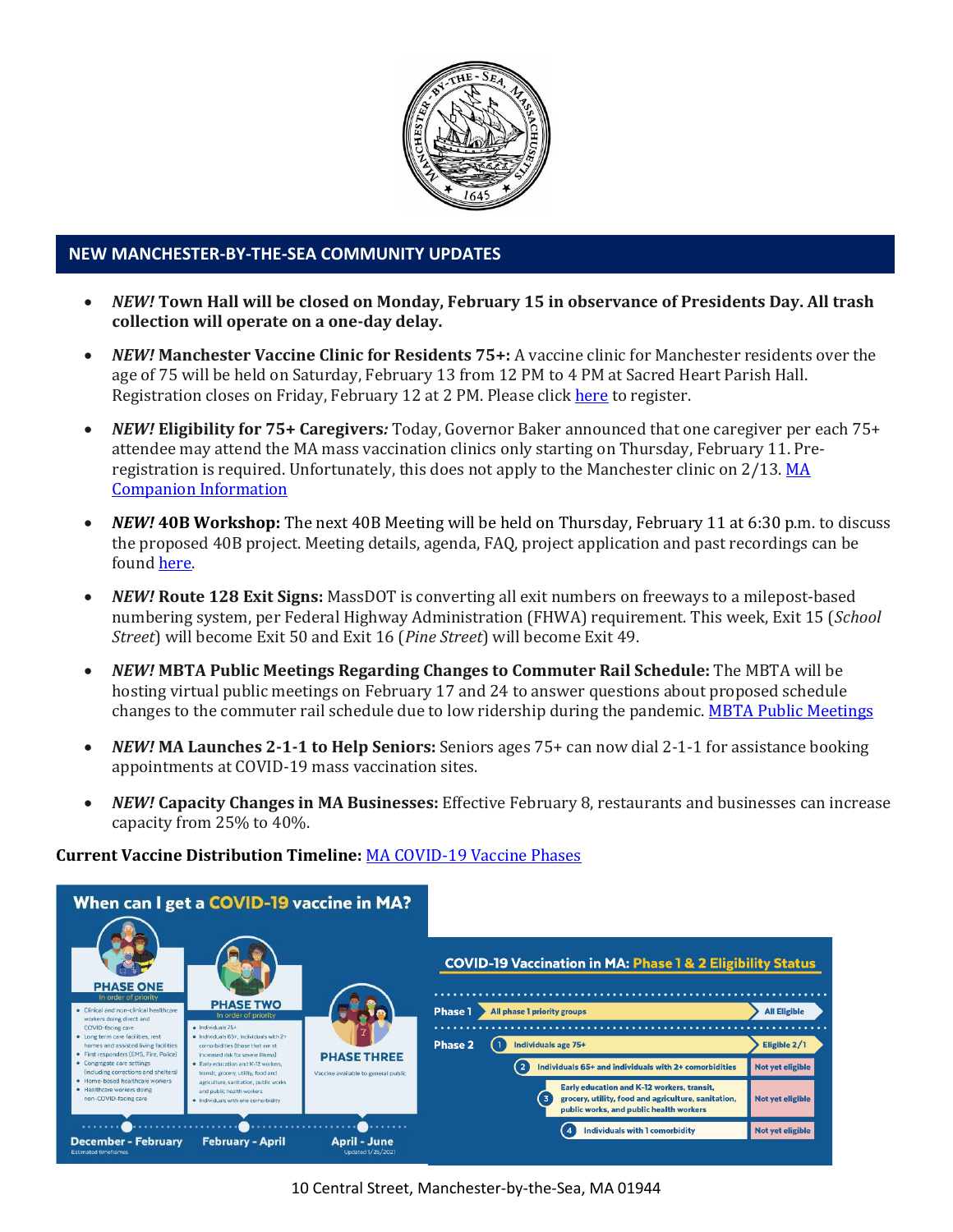

## **MANCHESTER-BY-THE-SEA COMMUNITY UPDATES (Continued)**

- Volunteer with MA Medical Reserve Corps: Thank you to the residents who have contacted the Town to generously offer volunteer services in the effort to fight COVID-19. The MA Medical Reserve Corp is looking for volunteers at the local level, both medical and non-medical. Clic[k here](https://l.facebook.com/l.php?u=https%3A%2F%2Fwww.mamedicalreservecorps.org%2Fcovid19%3Ffbclid%3DIwAR1O_7U70XMSPe_kbb689S7zAJbCTYavpqNhIz9Ce2s-encj1Mlz3fOmjYI&h=AT3a2b6zxupFiw2RA_9kLVFDLZwmtblukw3wwe3pvVN6YWtLrkwxEyW8Z8S97uuzXDiNt1x4DYp7DeOoXm1U98GjBQQufV4R5eC5sYpFoqMi6iMDgiQu2THu_d0XoA0BnNUMg336NM-KtUxjtQ&__tn__=-UK-R&c%5b0%5d=AT2anP_ULhxU-U55t7AxrMiNTXfNIJnoicfzRyKEGzk_70Dtxb6ttNSKpwftDkeovmenW9ksjPEmhjSrMDjZ_NEMD2Upi_WEREnPIZBLU-8cgapV1WMi5HvUjS0InF_0K4aE4PXV6bei0V79lnY9jSo89LgXHVCMF9u0-PYa4j6cBMOzl7xPt7oB2_WGVQ8cDciW8b9U) to register.
- COVID-19 Vaccine Status: Residents 75 and older are now eligible to receive the COVID-19 vaccine in MA. Appointments are required. Click on the following link to learn more and to book an appointment at a mass vaccination site[: COVID Vaccine](https://www.mass.gov/info-details/massachusetts-covid-19-vaccine-information) MA will continue to add more appointments as vaccine supply is received.
- Annual Report Photo Call: Do you have 2020 photos you would like to share for the Annual Town Report? Please email them to Tiffany Marletta at marlettat@manchester.ma.us
- Beach Stickers: 2021 Beach Stickers are on sale online or via mail. Please clic[k here](http://manchester.ma.us/252/Beach-Resident-Parking-Stickers) for complete details and instructions. 2020 Parking Stickers are valid through May 31, 2021. *New rule for 2021! Stickers must be placed inside the front, driver side windshield in the upper left-hand corner.*
- Facts about the COVID-19 Vaccine: [Vaccine Distribution Details](http://ma-manchesterbythesea.civicplus.com/DocumentCenter/View/3629/StopCOVID19_Need-to-Know_Final_English) [Vaccine FAQ](https://www.mass.gov/info-details/covid-19-vaccine-frequently-asked-questions)
- COVID-19 Vaccination Questions: You can e-mail questions to [COVID-19-Vaccine-Plan-MA@mass.gov](file:///C:/Users/marlettat/Desktop/Public%20Relations/2021/COVID-19-Vaccine-Plan-MA@mass.gov)
- Travel Guidance for Arriving in MA**:** [MA Arrival Travel Order.](https://www.mass.gov/guidance/guidance-for-travelers-arriving-in-the-commonwealth-of-massachusetts) Complaints should be directed to [DPH.COVID.Complaints@mass.gov](mailto:DPH.COVID.Complaints@mass.gov)
- Annual Town Nominations: Interested in running for local office? Nomination papers for Manchester-bythe-Sea's Annual Town Election are available to mail out to candidates—by request. Papers are due by April 1. Complete details can be found [here.](http://ma-manchesterbythesea.civicplus.com/DocumentCenter/View/3628/PRESS-RELEASE-FOR-NOMINATION-PAPERS-2021)
- Gathering Size Reminder: The current gathering order allows up to 10 indoors and 25 outdoors. MA [Gathering Order](http://manchester.ma.us/DocumentCenter/View/3611/StopCOVID19-LargeGathering-Updated-2020-12-26_English)
- Singing Beach Reminder: A mask is required, *at ALL times*, when visiting Singing Beach in accordance with the MA Face Covering Order. Please do not gather in large groups. Each person is limited to a maximum of two dogs.
- MA Quarantine Instructions: The state has updated the quarantine guidelines. If you have been instructed to quarantine, please adhere to the following rules: **Quarantine Instructions**
- MA Rolls Back to Phase 3 Step 1: The new restrictions took effect on December 13. Please read the following guidance: [MA Phase 3 Step 1](https://www.mass.gov/news/baker-polito-administration-announces-statewide-rollback-to-phase-three-step-one-additional)
- Town Hall is Closed to the Public: Town Hall will be closed to the public until further notice. Staff will be available during normal business hours via appointment, phone or email. [Staff Directory](http://manchester.ma.us/directory.aspx)
- Allen's Pharmacy COVID-19 Testing Site: Allen's Pharmacy is operating a COVID-19 PCR testing site. Appointments are required and can be scheduled [here.](https://schedule.veritasgenetics.com/) Information on Veritas PCR Testing can be found [here.](https://www.veritasgenetics.com/covid-molecular/)
- Face Covering Order for MA: All persons over the age of 5 are required to wear a face covering in all public spaces, indoor and outdoor, regardless of distance. (effective 11/6/20) [Face Covering Order](http://manchester.ma.us/DocumentCenter/View/3499/Revised-Face-Coverings-Order-No-55-1?fbclid=IwAR1a7l39TKetEAZ_mA8K6saG2GZ1dRBKA9-xuJJ3tDlAVUGCp7YatZmCKEo)